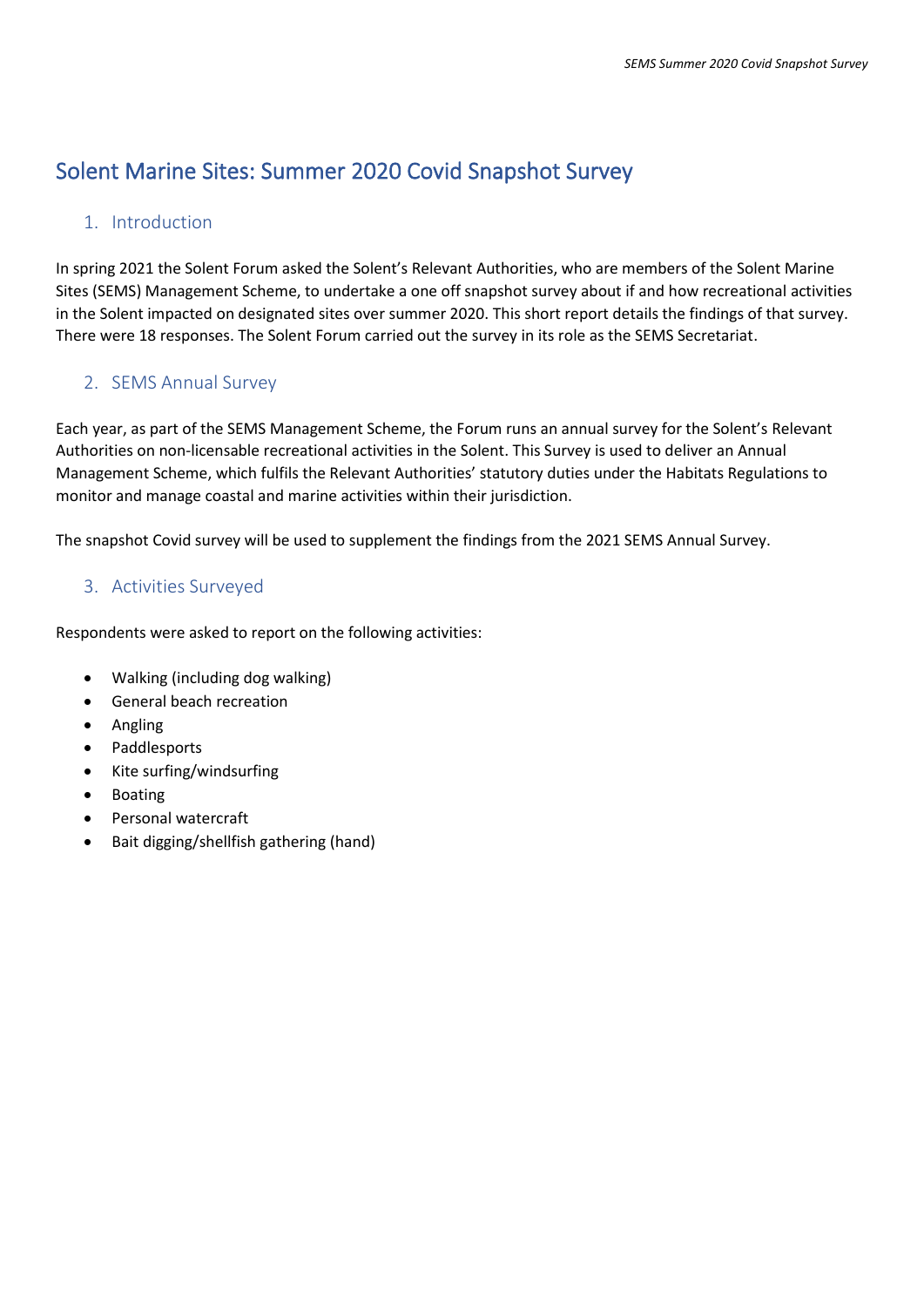# 4. Type of Organisation that Completed the Survey



The pie chart below highlights the organisation by type that completed the survey.

## 5. Area of Jurisdiction

Survey respondents gave information for the following locations in the Solent:

| River Hamble                                                    |
|-----------------------------------------------------------------|
| Beaulieu River                                                  |
| Chichester Harbour & Chichester Harbour AONB                    |
| Coastline of Gosport Borough (including Lee-on-the-Solent)      |
| Dockyard Port of Portsmouth                                     |
| Dorset, Hampshire and the Isle of Wight out to 6 nautical miles |
| East Devon to Kent                                              |
| Isle of Wight Beaches                                           |
| Langstone Harbour                                               |
| Lymington Terminal Lay by berth, Fishbourne berth, Ryde Pier    |
| New Forest National Park                                        |
| Portsmouth City Council administrative area                     |
| Solent wide                                                     |
| Southampton Statutory Harbour Authority                         |
| West Solent                                                     |
| Yarmouth Harbour Western Yar and approaches                     |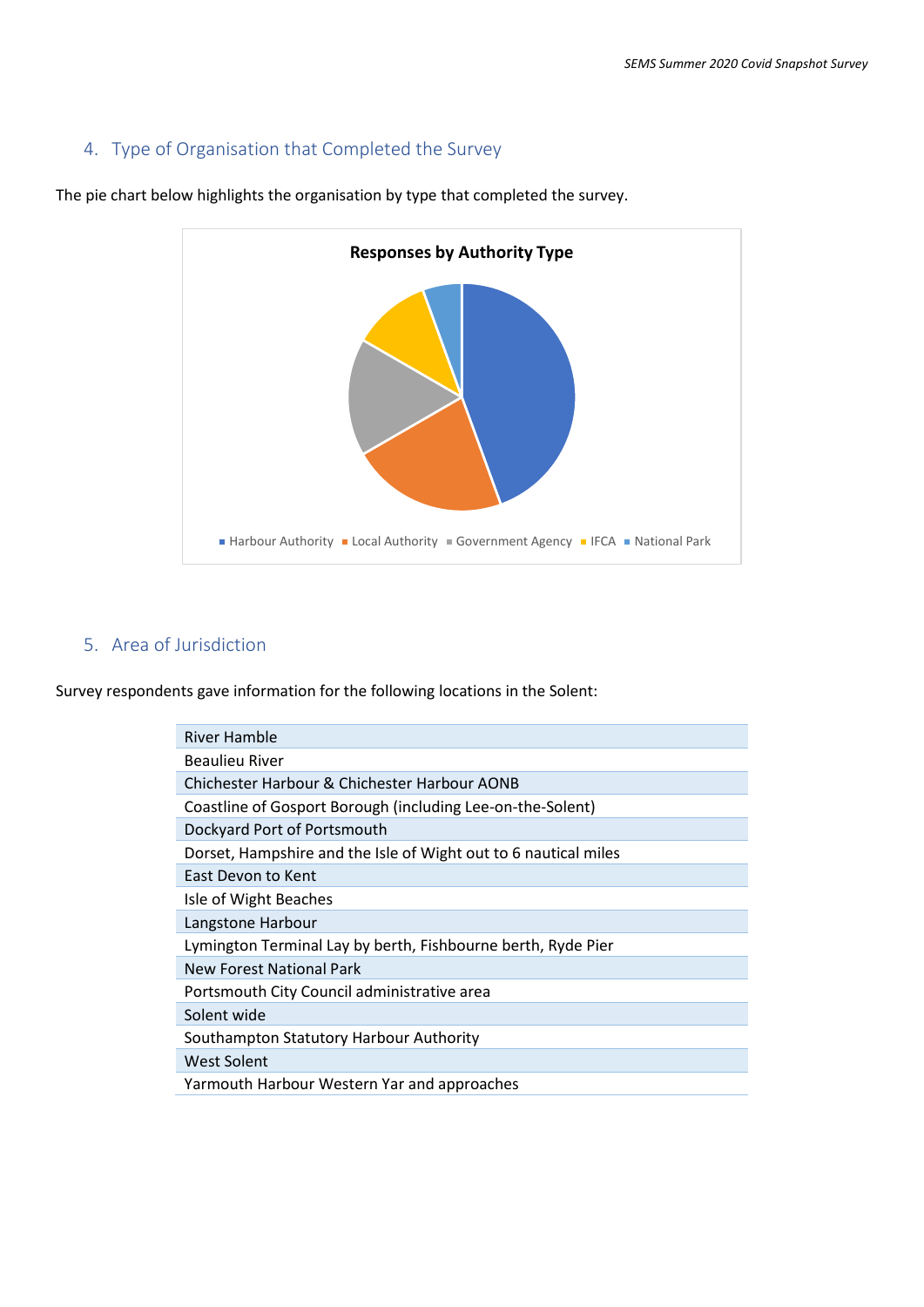### 6. Changes in Activity Levels

Respondents were asked whether they thought there was an overall increase in the number of people participating in activities at the coast/sea during summer 2020, above normal summer levels. All but one respondent thought that this was the case.

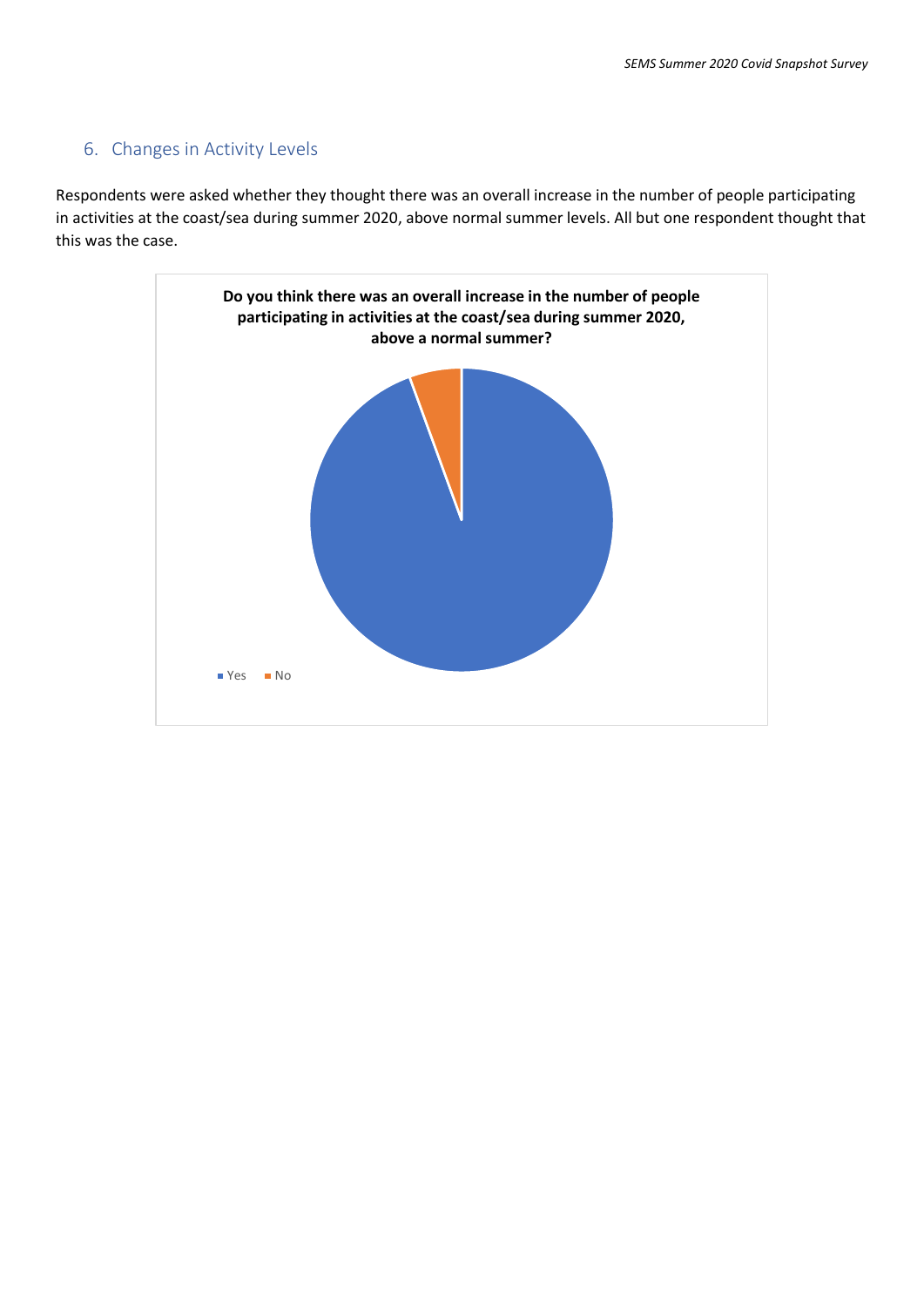# 7. Group Increase by Type

Respondents were asked which groups of people created the increase in participation levels, nearly all respondents said it was both greater numbers of locals and visitors.



### 8. Participant Change

Respondents were asked how they thought levels of recreational participation had changed, the most common response was an increase followed by significant increase.

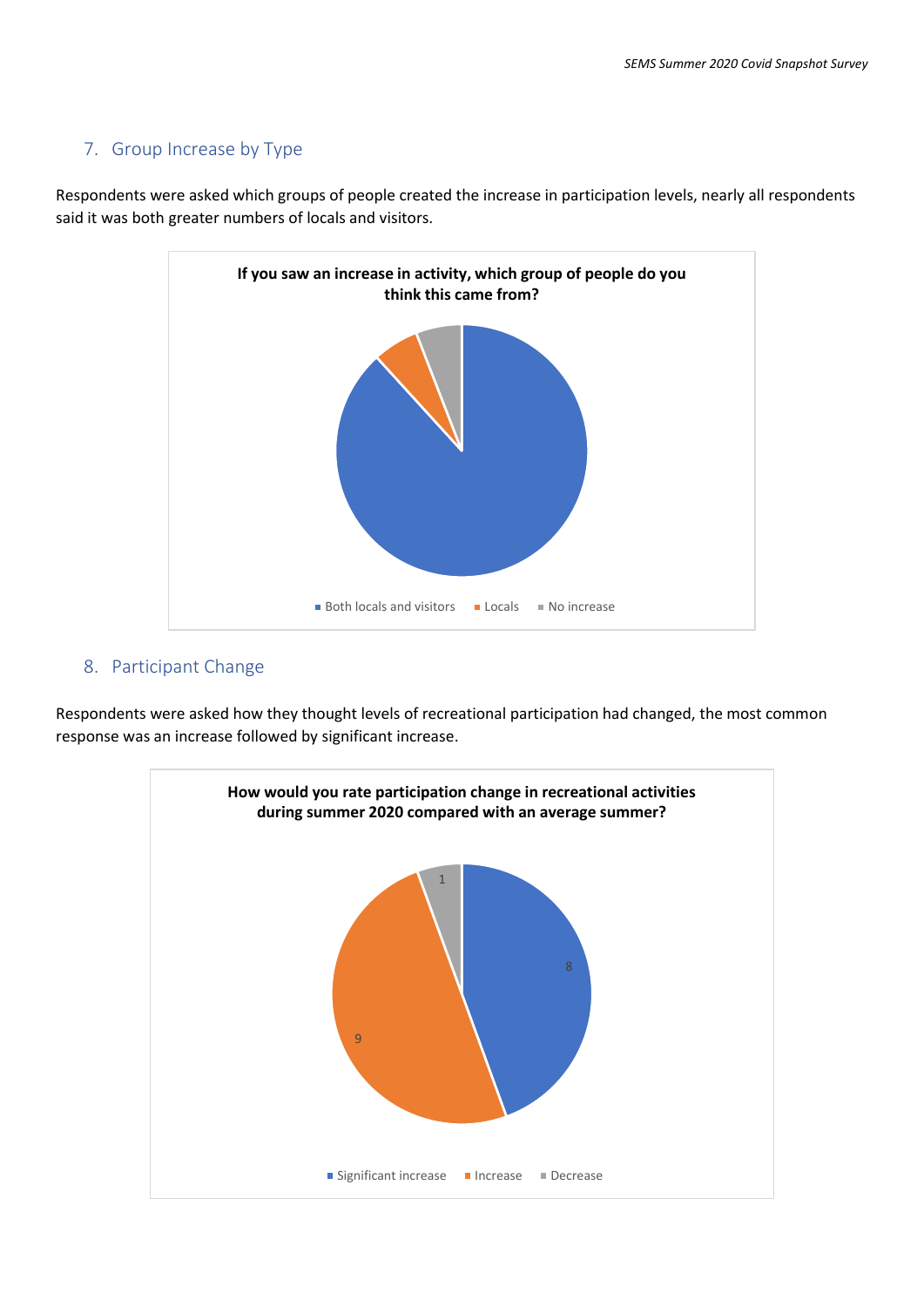### 9. Which Recreational Activities saw an Increase

We asked which activities had seen an increase in participation levels, respondents noted greater participation in paddlesports, personal watercraft, coastal walking (including with dogs) and general beach recreation.



### 10.Hotspot Locations

We asked respondents to identify hotspot locations for increased activity. They reported the following:

#### **River Hamble**

The Hamble is easy to access and has a large number of adjacent housing developments. It has therefore been popular among many to walk the footpaths and beaches of the River. There was an 'explosion' of paddleboarding and small craft activity following the lifting of lockdown restrictions in May. While this took place throughout the River, the predominant areas used were from the slipway at Swanwick and northwards into the Upper River. The closure of some slipways in the Solent meant that Warsash slipway was made use of by a significant number of Jet Skis. It is estimated that more than four times the number of launches were conducted at this location.

#### **Beaulieu River**

The increase of slipway use by paddle sport participants saw a significant up rise and by people new to the sport. There was also an increase in the number of people trying to access the river through private land, so trespassing.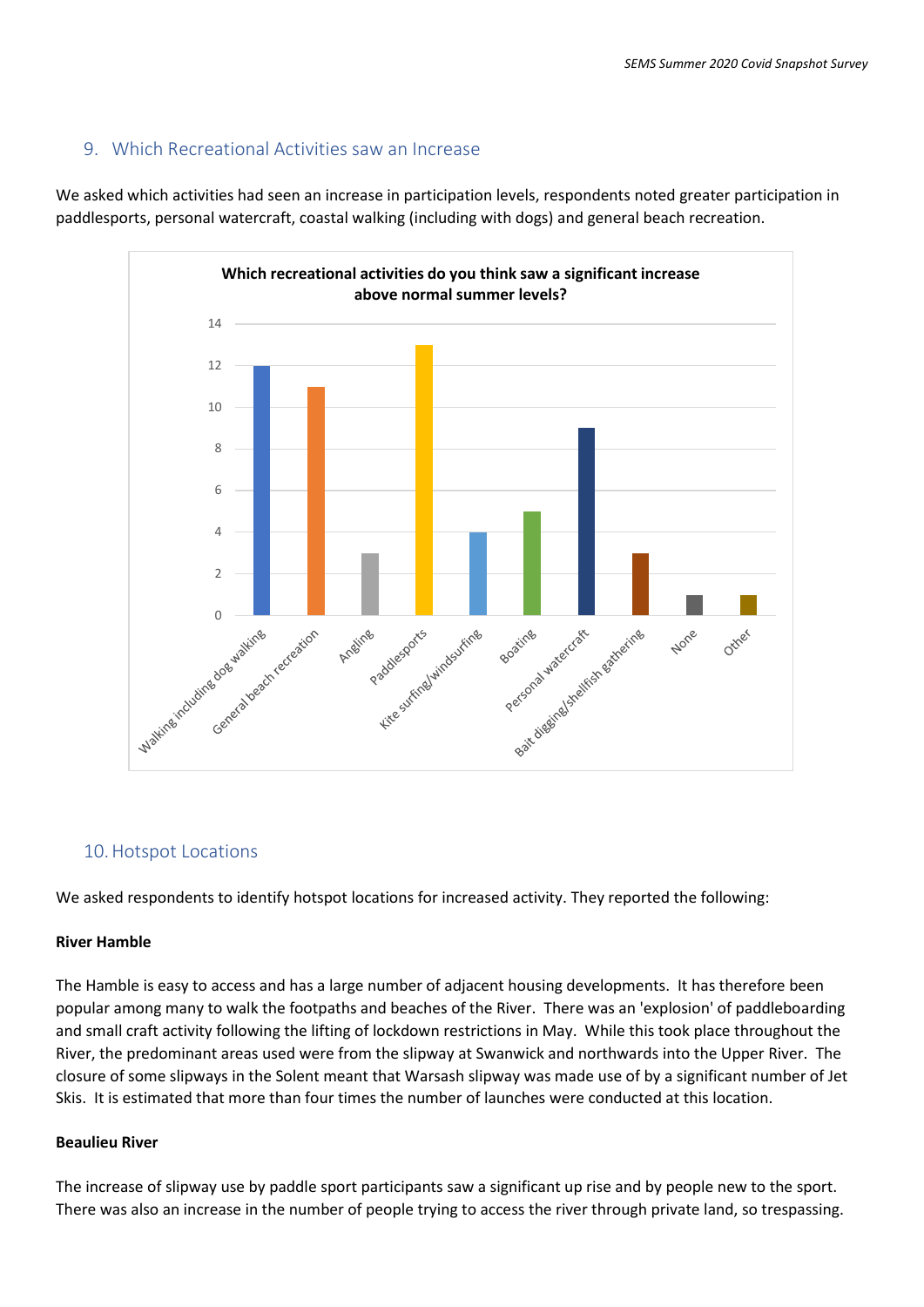#### **Southampton Water**

PWC large increase especially around Calshot and River Itchen launch sites.

#### **Wider Solent**

On-going throughout the year - increased walkers/cyclists from Woolston to Netley and Ensign park/Hamble to Hamble Common, Swanwick to Hamble Country Park, Swanwick to Hook Lake, and Upper Itchen Estuary at Riverside Park. Swimming at Western Shore to Hamble Estuary, and Upper Hamble near/at Country Park. Angling on Upper Itchen Estuary at Riverside Park (EA Fisheries compliance and enforcement continued). Paddle boards - whole of Hamble and upper Itchen Estuary. Kayaking - Western Shore to Hamble Point, and all of Hamble Estuary. Large number of jet ski's at Ensign Park/Hamble public slip way and lower Southampton Water.

Following the initial lockdown, when restrictions on exercise eased but many were still furloughed, we saw an increase in angling activities, particularly when the weather was good. Officers also observed and were made aware of an increase in shellfish gathering, particularly in areas near the Hamble, Lee-on-the-Solent, and parts of Langstone Harbour.

#### **Isle of Wight**

Hotspot locations are at Ryde, Sandown, Shanklin and Colwell.

Indirect reports from HIWWT reserve manager on IOW of anti-social behaviour, damage to interest features and increased litter. Similarly, evidence from IOW National Trust of increase in canoe and paddle boarders.

At Yarmouth there was an increase in local berth holders using their boats, an increase in sales of boats and an increase in PWC rentals.

#### **Portsmouth/Gosport**

Anecdotal increase in walkers at Lee-on-the-Solent coming from outside of the Borough as well as locals and an increase in general beach recreation. Southsea seafront and Stokes Bay were popular.

Southsea seafront had noticeable increases in activity when lockdown was eased, particularly during the evenings/weekends that coincided with good weather. At these times there were more large groups socialising on the seafront or using the water. It was unclear where these people came from, though likely to be a mix of local residents as well as some coming from further afield.

#### **Chichester Harbour**

Emsworth shoreline, Nutbourne Channel, Chichester Channel, Thorney island/Pilsey, Prinsted - most locations around the harbour with a car park or residential population. Rise in windsurfing noted.

Bait collection and hand gathering in the Dell Quay area of Chichester Harbour has seen an increase in the amount of activity comparative to normal. Officers reported regularly spotting 10+ people in the intertidal gathering bivalve molluscs/shellfish/bait.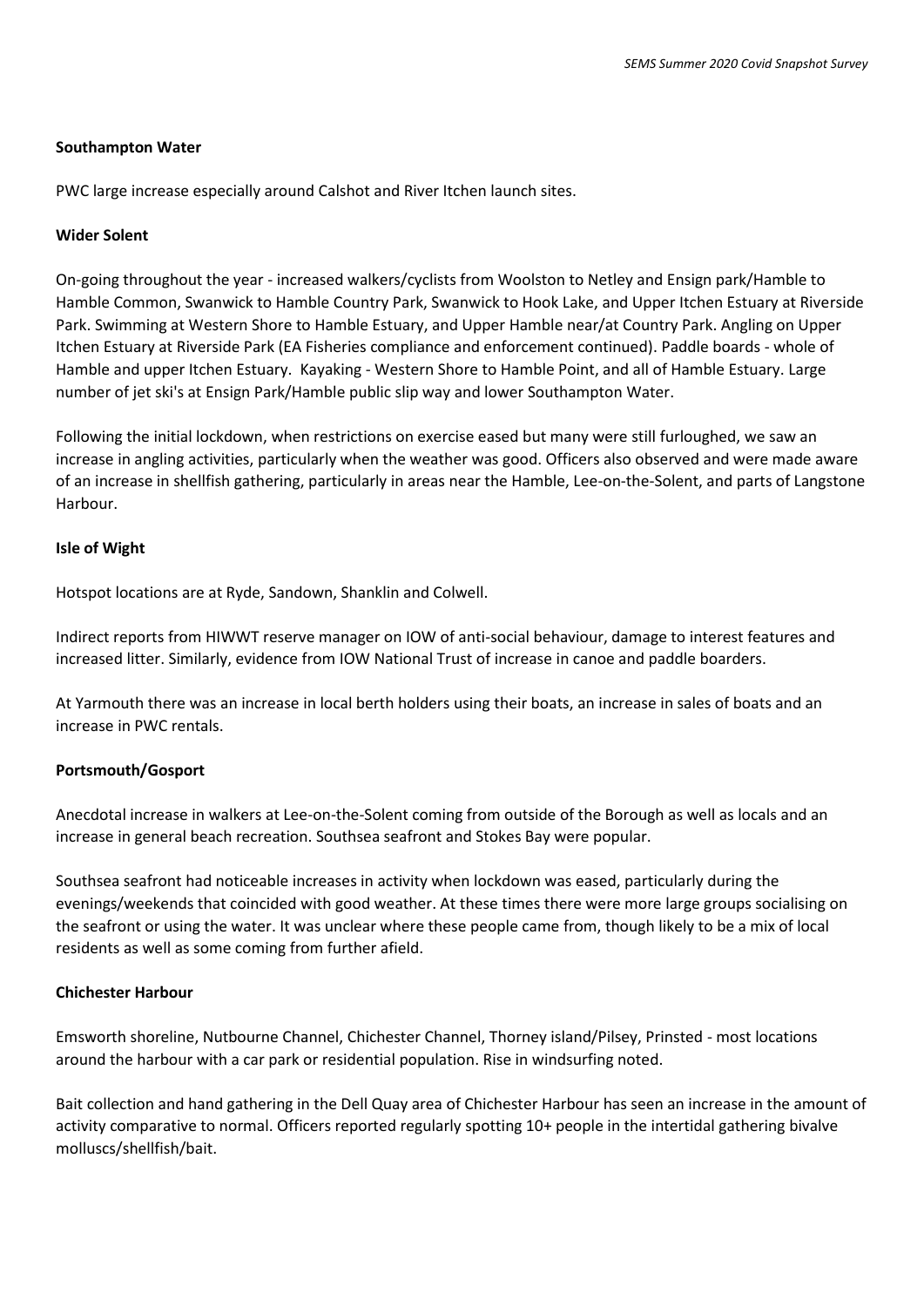#### **New Forest**

Direct reports from manager at North Solent NNR which saw huge increase in visitor numbers with anti-social behaviour such as fires for BBQs, camping, litter, bird disturbance, using bird sanctuary as a launch site for paddle boards etc. Disturbance is known to have resulted in the failing of schedule 1 breeding birds as people presence prevented adults from feeding resulting in chick mortality.

#### **Langstone Harbour**

Off road driving on sand dunes reported at Sinah Common.

Almost double the number of jetski permits were issued in 2020 compared with 2019. Covid restrictions coupled with staff sickness created difficulties in managing these users. Anecdotally the number of paddlesports participant saw an enormous rise, as did shoreline recreation (for much of the summer only outdoor spaces were available for recreation). The Harbour Board received almost daily reports of large groups of individuals gathering shellfish by hand on the intertidal. staff shortage and Covid restrictions also resulted in kite surfing activity occurring in the harbour (kite surfing is prohibited in Langstone Harbour).

#### **Keyhaven**

Keyhaven - perception of staff of more kite surfing north of spit. Also increase in wild camping via parking of campervans along Saltgrass lane. May be linked to litter and other waste which was thought to increase in the area (or that may have just been derived from the overall visitor pressure). Similar trends at Calshot spit with campervans either staying for day or overnight. Increases in number of beach/coastal path visitors, litter/dog mess etc.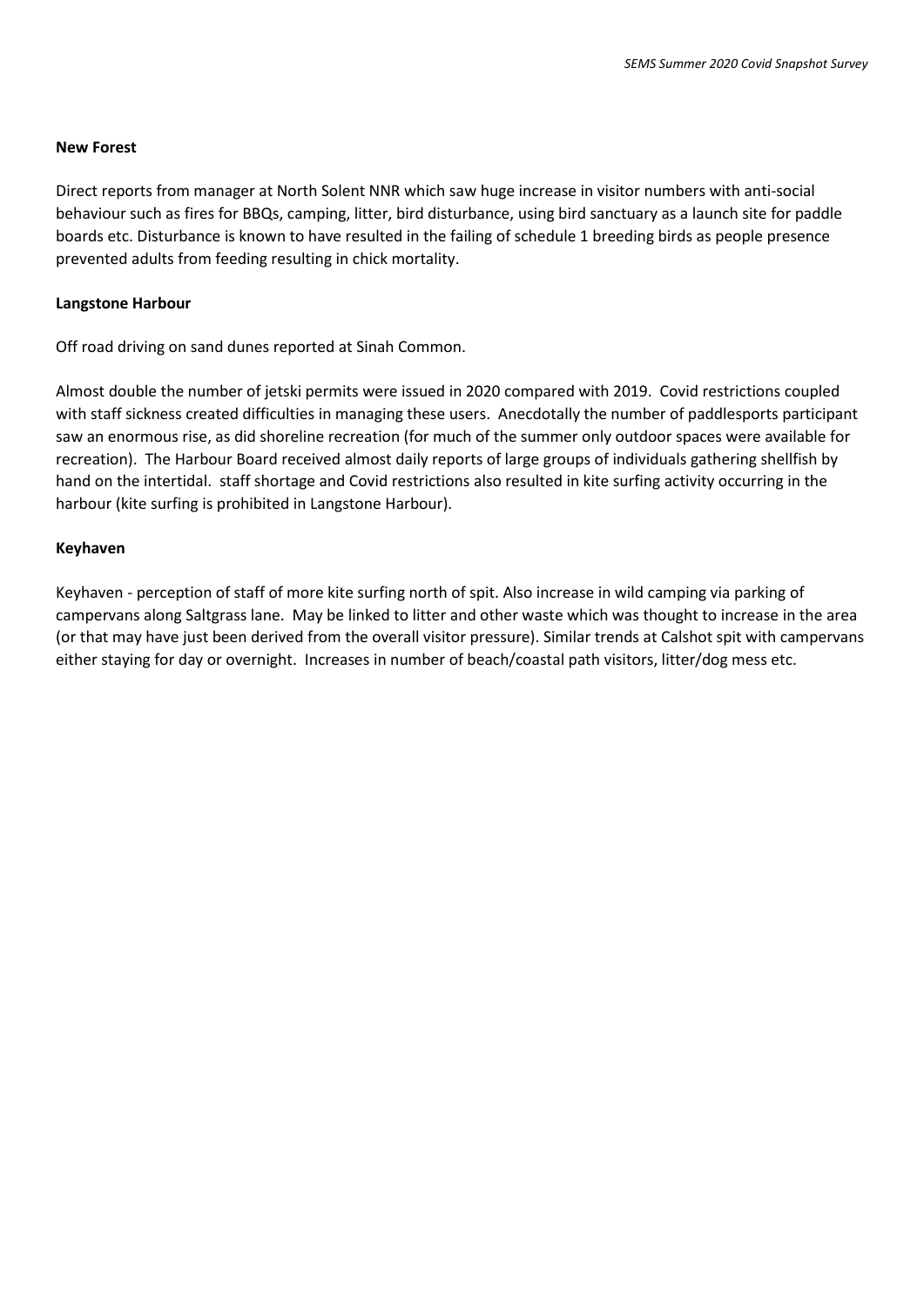### 11. Impact on Designated Sites

We asked respondents whether they believed that increases in activity levels had an adverse impact on the Solent's designated sites. Thirteen out of the eighteen respondents said they believed that this was the case.

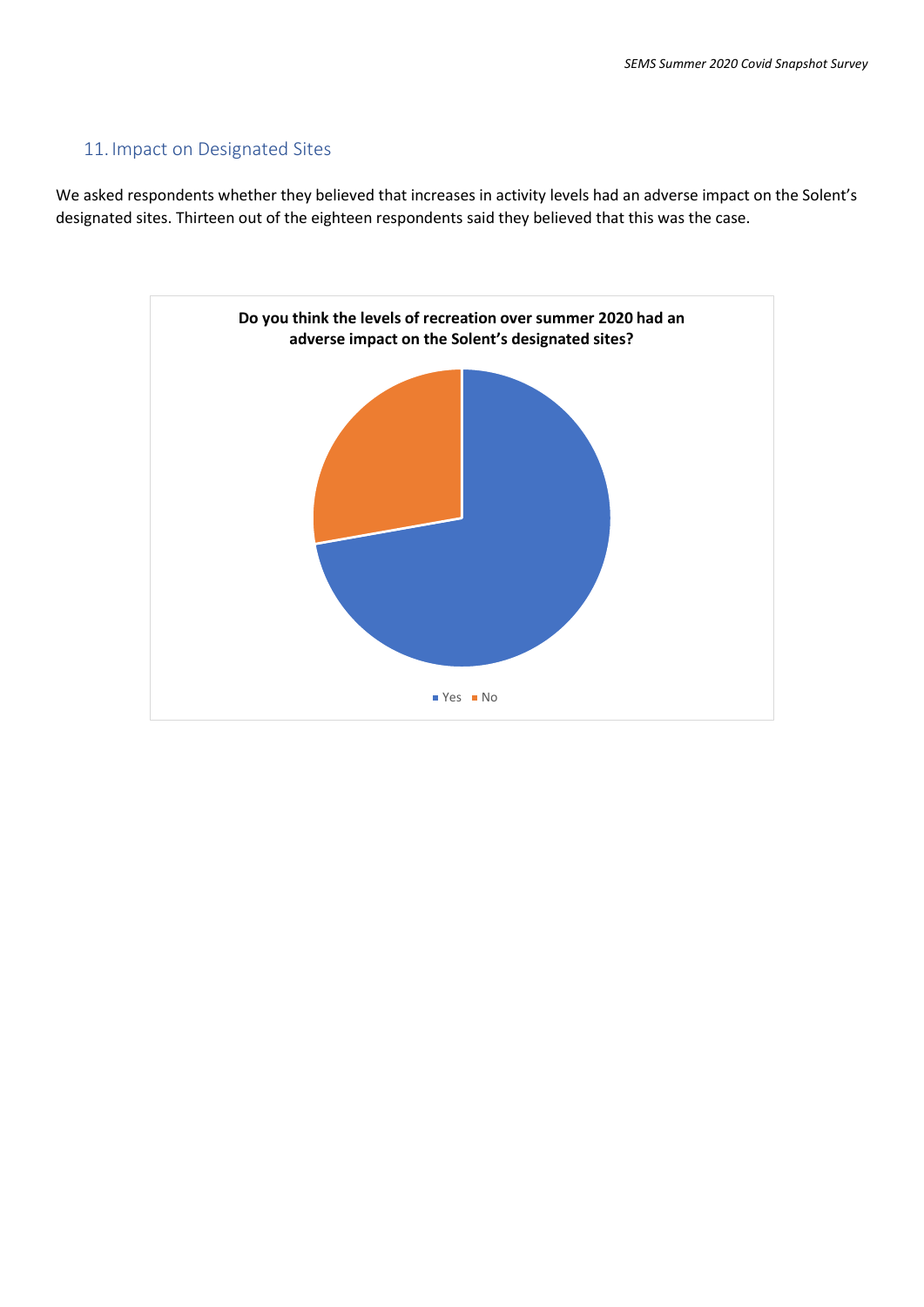### 12.How were Sites Impacted

We asked respondents to report on what they thought were the main impacts on designated sites, the following observations were made.

- Bird disturbance, littering.
- Due to the lack of people's knowledge and experience on the water we had people going ashore on designated areas such as Gull Island and stopping on protected foreshores and pushing their kayaks and paddleboards across the protected areas.
- Trampling of saltmarsh as people avoiding each other on paths, and paths very muddy. Trampling across saltmarsh/disturbance to eelgrass beds from watercraft accessing water. Disturbance to birds from people, watercraft and dogs. Littering from picnics, water bottles, broken watercraft.
- Bird (recreational) disturbance, littering.
- Increased bird disturbance likely at locations such as Haslar Lake. Also, an increase in littering witnessed at Stokes Bay. Significant increase in dog walkers at Lee-on-the-Solent which includes trampling of SSSI at Leeon-the-Solent and Browndown.
- Littering, disturbance to shoreline habitats and species through increase in paddle boarding and pedestrians.
- Bird disturbance, foreshore trampling, littering, mudflat disturbance, noise, social issues.
- Bird disturbance, trampling, seal disturbance, mudflat disturbance, littering, antisocial behaviour in general were all at heightened levels.
- Bird disturbance, compaction/ erosion from vehicles, trampling, increased litter. Potential (but currently unconfirmed) damage to seagrass beds in Langstone Harbour as a result of hand gathering activities.
- Mudflat disturbance and bird disturbance are the key issues due to increased foot traffic through bait/hand gathering - however the impact of 'usual' levels is unknown/yet to be quantified.
- Littering and bird disturbance.
- Littering, nutrient enrichment, potential for increased trampling (no data to support this). Disturbance may have reduced a little in the autumn due to other activities opening up and less reliance on meeting people outside.
- Increased littering along the developed seafront that could have had wider impacts.
- Activity levels have increased, but would need to be considered against sensitive areas, activities, sediment type and prey availability in assessments.

# 13.Additional Measures Implemented

We asked respondents whether they had put any additional measures in place to manage visitor pressures during summer 2020.

- Additional staff time was predominantly taken up policing anti-social behaviour at Hamble and Bursledon.
- We employed a roaming warden who educated users or moved them. We also implemented an online booking system for slipway to control the number of users and provide additional educational information when they booked.
- Implemented a Calshot Watersports area to help manage the waters in that area from PWC. Operation wave breaker is a joint collaboration with marine police and Harbour Authorities to help combat antisocial behavior on the water. Mostly from PWC users.
- Fisheries compliance and enforcement Rod Licence checks.
- The Council released press releases regarding a 'bin it, don't sling it' campaign to reduce littering within the Borough. Extra staff were available in the summer months to deal with increase littering and the use of bins.
- Recreational Boating guidance published in the form of a Portsmouth Local Notice To Mariners.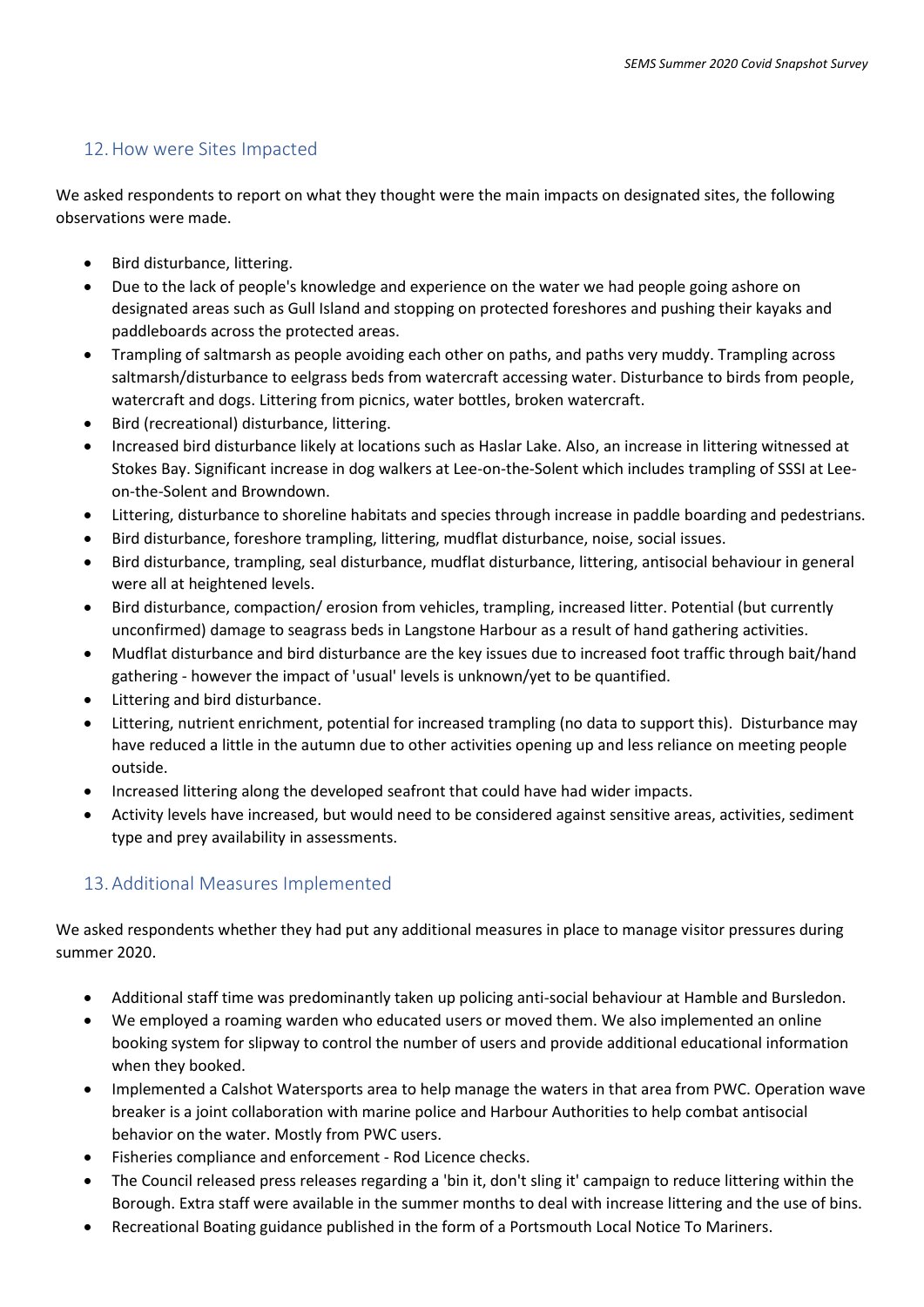- Additional signage, additional Harbour patrols and security and improvements to signage around the Harbour.
- No additional measures, but officers were regularly visiting hot spots, engaging with the public and where appropriate considering activities against existing regulations.
- Staff were restricted by organisation's own approach to lockdown rules and Ranger activity was centred on the terrestrial Open Forest sites due to fire risk, designated sites verge erosion from parking.

#### **Operation Wavebreaker**

Operation Wavebreaker is a county-wide initiative launched by the Hampshire Police Marine Support Unit to target anti-social behaviour on the waters of Hampshire and the Isle of Wight. Working with partners and the community it aims to tackle any issues involving all types of watercraft to ensure the marine community stay safe and abide by the laws on the water. The Police encourage any anti-social behaviour to be reported by calling 101.

In addition to working with other Police Marine Units around the country to share ideas and practices, Hampshire Marine Unit are working closely with local harbour masters, maritime rescue agencies and community groups to quantify the issue and look at effective ways of modifying the current behaviours to ensure everyone can use the water in a safe and enjoyable environment.

### 14.Guidance and Best Practice

Respondents were asked if any existing resource(s) or best practice guidance was helpful in assisting with visitor pressure during this period, e.g. Countryside Code.

- Government guidelines following the lifting of COVID restrictions was reasonably straightforward to follow and translated into guidance for River Users. Most were compliant although a number required stronger advice. Other resources were not used. Some external sector agencies 'jumped the gun' and raised inappropriately boat owners' expectations.
- We produced our own Code of Practice which was sent to everyone when they booked online or handed out to visitors.
- No resources available. Budget restraints prevent good practice and management of visitor pressure.
- It was just so hard to reach the number of extra people present irrespective of their activity or any guidance.
- Countryside Code.
- We distributed information on our byelaws (e.g. hand gathering closed areas, minimum size), national legislation (e.g. bass regs, nursery area legislation), Solent Bait code of conduct and information provided by the local authorities in relation to food hygiene (mainly focused on the shellfish hand gathering and classified harvesting areas).
- Produced own local version of Countryside Code Forest Code. A part of another initiative led by freshwater Habitats trust also produced a water Code which included messaging for behaviours related to freshwater, also relevant to coast. [https://freshwaterhabitats.org.uk/wp-content/uploads/2020/10/FHT\\_New-Forest](https://freshwaterhabitats.org.uk/wp-content/uploads/2020/10/FHT_New-Forest-leaflet_Final-low-res-2.pdf)[leaflet\\_Final-low-res-2.pdf.](https://freshwaterhabitats.org.uk/wp-content/uploads/2020/10/FHT_New-Forest-leaflet_Final-low-res-2.pdf)

### 15. One Wish

Respondents were asked if they could be granted one wish in a similar scenario to summer 2020 again what would it be.

• COVID has proved to be a significant disruptive challenge for approaching a year. It and the associated restrictions have changed daily lives to such an extent that people now have become used to distancing and